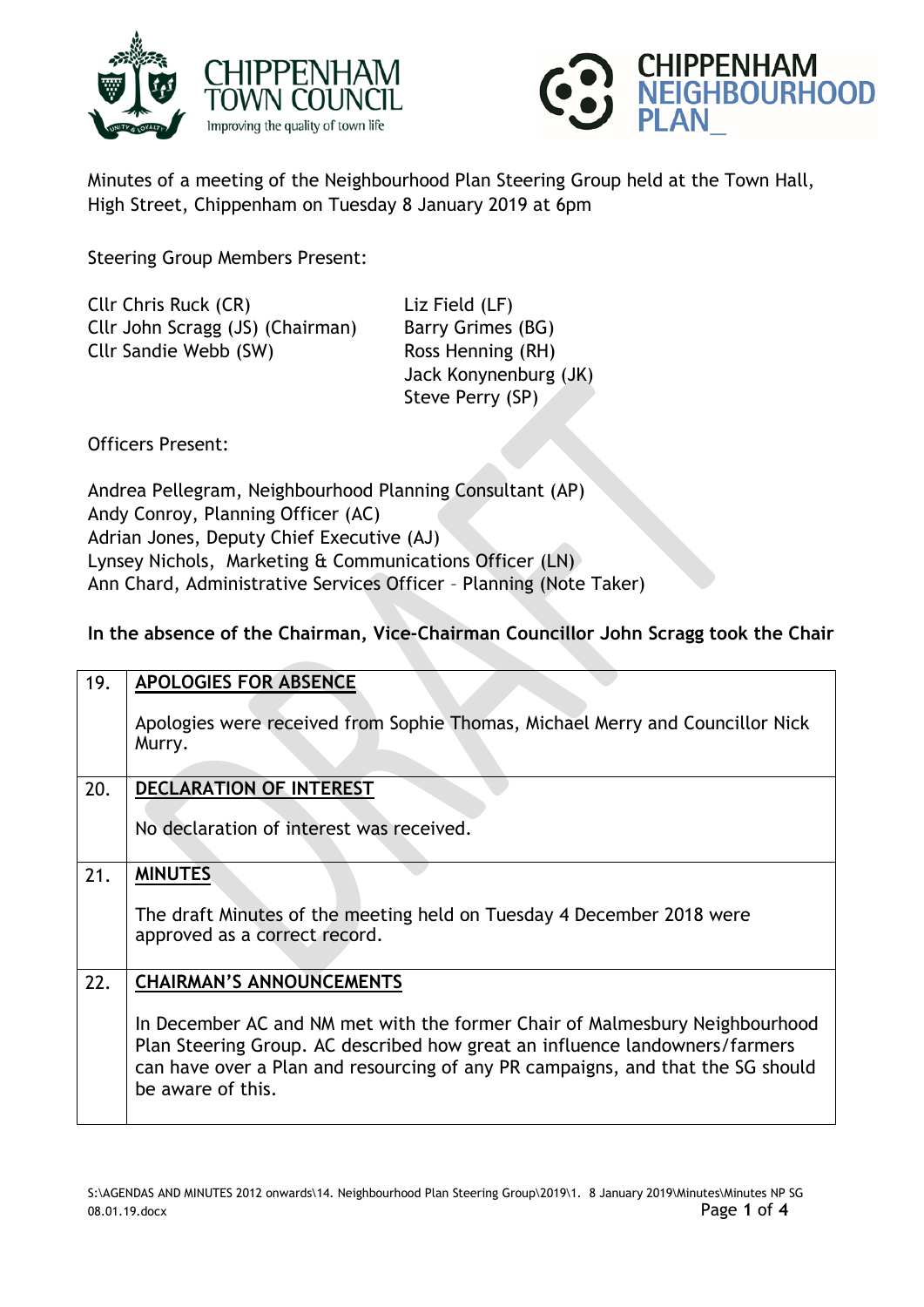|     | AC, NM, AP and BG met recently and decided to move the first round of public<br>engagement forward on the project timeline as things were moving faster than<br>expected and the SG wanted to start getting stuck into the engagement phase.                                                                                                                                                                                                                                                                                                                                                                                                                 |
|-----|--------------------------------------------------------------------------------------------------------------------------------------------------------------------------------------------------------------------------------------------------------------------------------------------------------------------------------------------------------------------------------------------------------------------------------------------------------------------------------------------------------------------------------------------------------------------------------------------------------------------------------------------------------------|
|     | JK suggested that the title 'Chippenham Neighbourhood Plan' could be changed to<br>make it more exciting. It was agreed that the Group could bring any suggestions<br>for a 'buzz' name or possibly a hash tag name to the next meeting for<br>consideration, although AC explained that time/money had already been spent<br>employing a design consultant to come up with a branding identity for the Plan.                                                                                                                                                                                                                                                |
|     | Several members said they would like to carry out their own consultation within<br>the community and in particular through groups they were members of. It was<br>agreed that it would be good to raise awareness of the Neighbourhood Plan this<br>way without going into too much detail at this stage.                                                                                                                                                                                                                                                                                                                                                    |
|     | Action: AC to update the Project Timeline for the next meeting.                                                                                                                                                                                                                                                                                                                                                                                                                                                                                                                                                                                              |
| 23. | REVIEW OF ITEMS FROM PREVIOUS MEETING FEEDING INTO COMMUNICATION &<br><b>ENGAGEMENT STRATEGY</b>                                                                                                                                                                                                                                                                                                                                                                                                                                                                                                                                                             |
|     | The Group was asked to approve/suggest amendments to draft version of<br>Communication and Engagement Strategy resulting from the exercises carried out<br>at the previous meeting - including the Stakeholder and Social Group Analysis<br>tables.                                                                                                                                                                                                                                                                                                                                                                                                          |
|     | Table 1 - no amendments.                                                                                                                                                                                                                                                                                                                                                                                                                                                                                                                                                                                                                                     |
|     | Key Objectives - no amendments.                                                                                                                                                                                                                                                                                                                                                                                                                                                                                                                                                                                                                              |
|     | Appendix 1 - Stakeholder Analysis                                                                                                                                                                                                                                                                                                                                                                                                                                                                                                                                                                                                                            |
|     | It was explained that although everyone in the community could 'influence' the<br>Neighbourhood Plan, the use of the word in this document was to help decide who<br>to spend extra time with. Some communication channels will target everyone.<br>The Group ran through the list and suggested additional stakeholders which they<br>felt should be consulted and made further decisions on 'influence'/'interest' for<br>specific stakeholders. AP queried whether we had contact details of landowners<br>as key stakeholders. It was noted that no information was yet available but that<br>AC had liaised with the LPA regarding obtaining this data. |
|     | Also discussed was the issue of developers agreeing to provide infrastructure such<br>as schools, doctors' surgeries, etc. but then not carrying these plans through due<br>to time lapse. It was noted that due to time lapse, Section 106 monies can return<br>to the developer. It was pointed out that CIL money will be monitored by the<br>new post of Director of Resources as part of the new CTC staff structure and that<br>a report on CIL is due to go to full Council on 16 January 2019.                                                                                                                                                       |
|     | Appendix 2 - Social Group Analysis                                                                                                                                                                                                                                                                                                                                                                                                                                                                                                                                                                                                                           |
|     | It was agreed that AC, NM, AP and BG would further refine this table to bring back<br>to the Group for approval.                                                                                                                                                                                                                                                                                                                                                                                                                                                                                                                                             |
|     | Action: AC to update Appendix 1.<br>Action: AC/AP/NM/BG to update Appendix 2.                                                                                                                                                                                                                                                                                                                                                                                                                                                                                                                                                                                |
|     | S:\AGENDAS AND MINUTES 2012 onwards\14. Neighbourhood Plan Steering Group\2019\1. 8 January 2019\Minutes\Minutes NP SG                                                                                                                                                                                                                                                                                                                                                                                                                                                                                                                                       |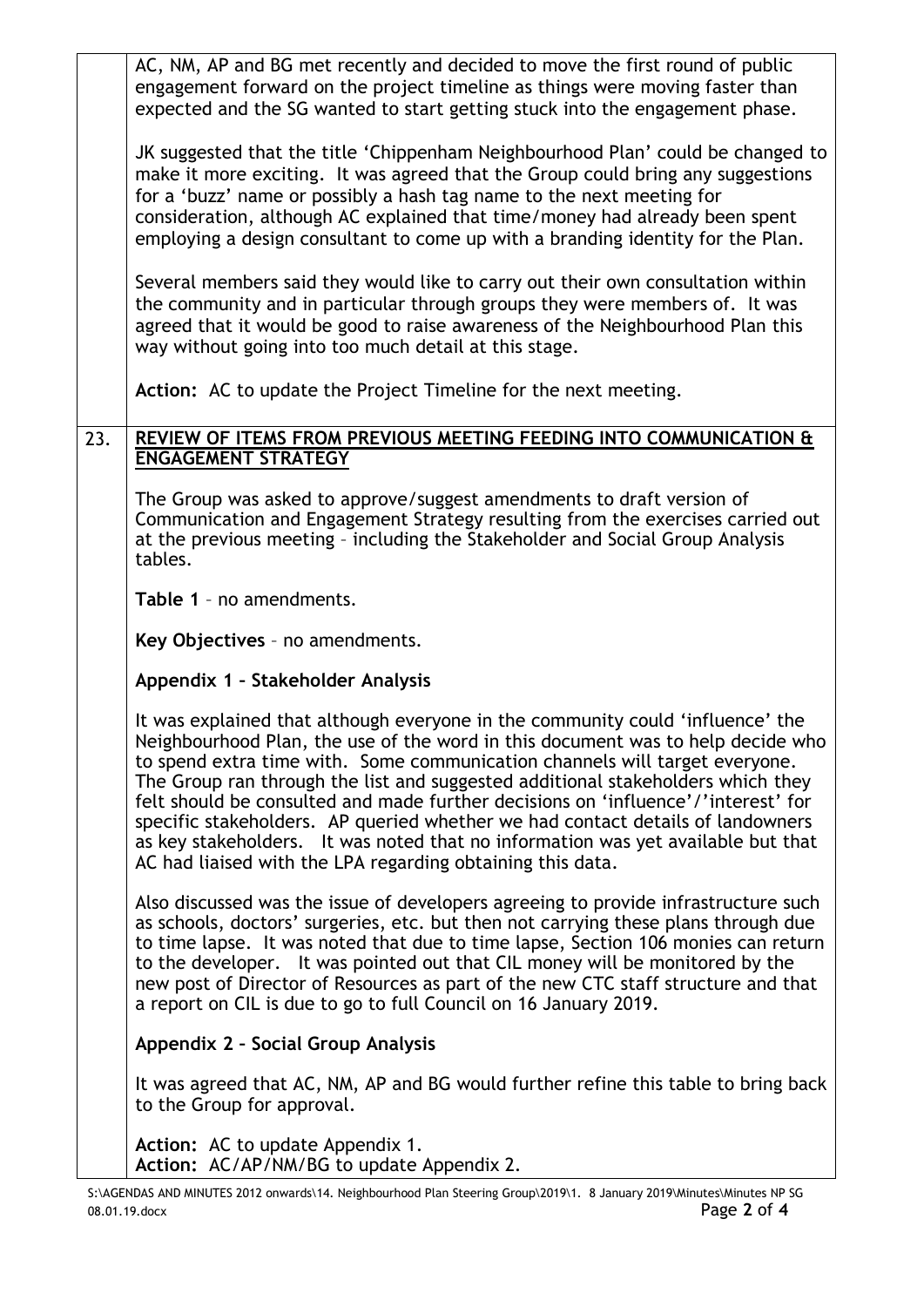| 24. | REVIEW COMMUNICATION & ENGAGEMENT CHANNELS TABLE                                                                                                                                                                                                                                                                                                                                                                                                                |
|-----|-----------------------------------------------------------------------------------------------------------------------------------------------------------------------------------------------------------------------------------------------------------------------------------------------------------------------------------------------------------------------------------------------------------------------------------------------------------------|
|     | The Group was asked to approve/suggest amendments to draft Communication &<br>Engagement Channels table for Pre-Vision engagement, as set out in the draft<br>Communication and Engagement Strategy. BG explained to the Group the<br>different communication channels that might be used at each different stage of<br>engagement.                                                                                                                             |
|     | LF pointed out that Bromham's Neighbourhood Plan had been advertised on a<br>large poster at the entrance of the village. It was agreed that this may be worth<br>considering at a later stage.                                                                                                                                                                                                                                                                 |
|     | Action: AC to improve the layout of Table 2 and to update it.                                                                                                                                                                                                                                                                                                                                                                                                   |
| 25  | DEVELOPING A COMMUNICATION STRATEGY (SESSION 2 OF 2)                                                                                                                                                                                                                                                                                                                                                                                                            |
|     | The Group was asked to agree which Pre-Vision Communications &<br>(i)<br>Engagement Strategy option should be adopted. Three options were<br>suggested and explained by BG. The first option was to have a low key<br>event, target specific stakeholders and hold outreach events. The second<br>option was to have a big bang approach with lots of effort. The third option<br>was a middle way, i.e. to hold one or two big events and other<br>engagement. |
|     | For the Pre-Vision Engagement it was agreed that a survey/questionnaire<br>could be used via the Town Council/NP websites, newsletter, local press,<br>etc. and could ask a small number of broad, open ended questions to tease<br>out some common topics which could then be used to develop a Vision.<br>SW referred to the results of a recent survey conducted by the Town<br>Council (LN to share with the Group).                                        |
|     | Action: AC, NM, AP, LN and BG to meet before next SG meeting to create an<br>outline plan for Pre-Vision Engagement (including selection of survey questions<br>that could be used) that can be taken to the next SG meeting.<br>Action: LN to share with the Group the results of a recent survey conducted by<br>the Town Council.                                                                                                                            |
|     | The Group agreed to maintaining a Consultation Log and associated GDPR<br>(ii)<br>compliance. It was confirmed that the Town Council's Data Protection<br>adviser was Omnigov. It was agreed to share the Town Council's Data<br>Protection Policy with the Group and that should Survey Monkey be used, a<br>tick box for data protection would need to be included.                                                                                           |
|     | Action: LN to share Town Council's Data Protection Policy with the Group.<br>Action: AC to maintain Consultation Log and liaise with Omnigov.                                                                                                                                                                                                                                                                                                                   |
|     | The Group agreed to maintaining a separate Risk Register (based on copy<br>(iii)<br>attached in draft Communication and Engagement Strategy) and associated<br>protocol.                                                                                                                                                                                                                                                                                        |